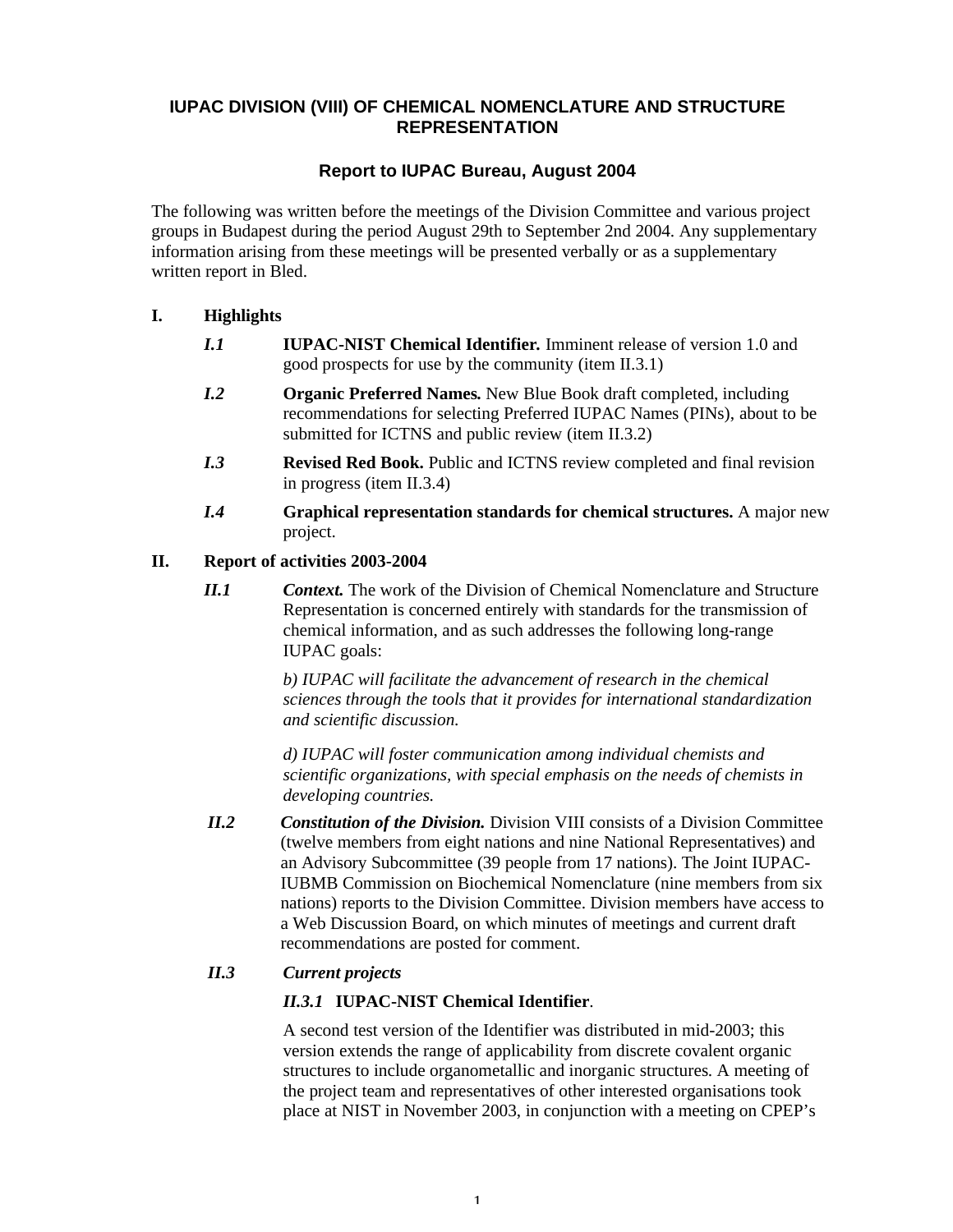XML Data Dictionaries project, to receive feedback and to define the way forward. No significant problems were encountered and a final test version was distributed in July 2004. To recognise the substantial contribution of NIST to the project, the name was changed to the IUPAC-NIST Chemical Identifier (INChI). It is planned to issue version 1.0 of the software in autumn 2004. Consideration will then be given to a further extension of the program to include polymers, and to ways of encouraging use of the new identifier. It has already been incorporated into Chemical Markup Language, and is to be used in the recently initiated PubChem database project of the US National Institutes of Health, and in the Chemical Entities of Biological Interest (ChEBI) database of the European Bioinformatics Institute. The European Patent Office is considering its use as their standard for structure representation. It has been incorporated into the freely available structuredrawing program ChemSketch (from Advanced Chemistry Development).

### *II.3.2* **Organic Preferred IUPAC Names (PINs)**

Work on the new Nomenclature of Organic Chemistry (IUPAC Blue Book), including recommendations for identifying IUPAC-preferred names, is approaching completion. Preparation of a revised draft (more than 1200 pages) following expert review is almost complete, and this version is about to be submitted for ICTNS and public review. Publication is expected in 2005.

### *II.3.3* **Corrections to Revised Nomenclature of Organic Chemistry Section F: Natural Products**

A number of errors and inconsistencies in this document have been pointed out and a substantial Corrections and Modifications document has been published both in print (in PAC) and on the web. The changes have been incorporated into the web version of Revised Section F, with links to the original text.

### *II.3.4* **Revision of "Nomenclature of Inorganic Chemistry"**

Revision of the IUPAC Red Book is approaching completion; the period for ICTNS and public review ended on August 31st 2004, and a final meeting of the project group took place in Budapest in September, to review comments received. Publication in 2005 is expected.

### *II.3.5* **Rotaxanes**

A second draft of recommendations for naming discrete (as opposed to macromolecular) rotaxanes was reviewed by the project team in Budapest on September 1st 2004.

#### *II.3.6* **Fullerene nomenclature Part II**

This extension of the published Part I recommendations to larger and more complicated molecules is approaching completion. The period for public and ICTNS review ended on August 31st 2004, and the project team met in Budapest on September 2nd to review comments.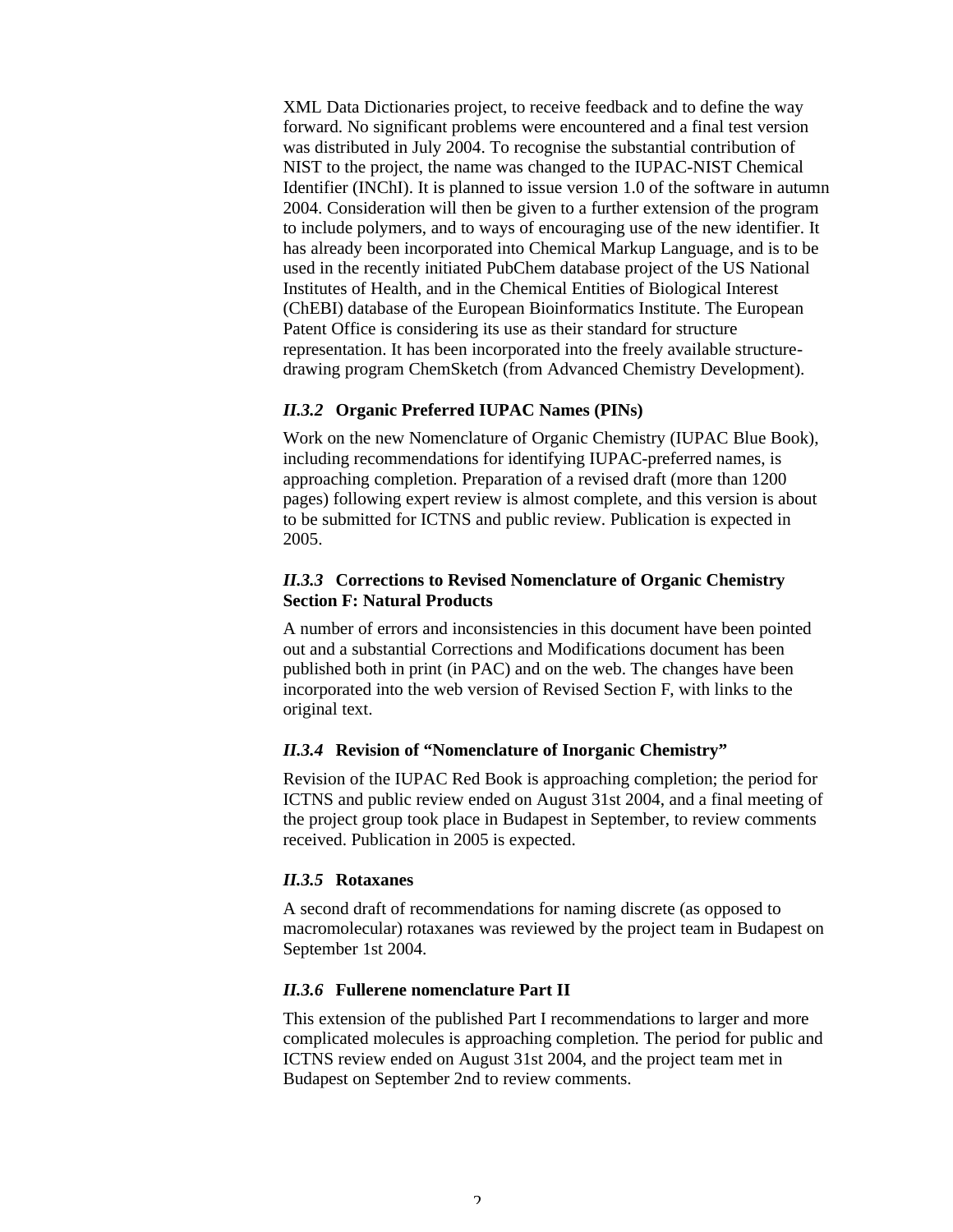### *II.3.7* **Extension of rules for stereodescriptors to include coordination numbers 7-12**

New project now in progress.

### *II.3.8* **Nomenclature of cyclic peptides**

This old project of the Joint IUPAC-IUBMB Commission on Biochemical Nomenclature has now been resuscitated. Expert review of draft recommendations was completed at the end of July 2004, and the document will now be submitted to ICTNS and public review.

### *II.3.9* **Graphical representation standards for chemical structures**

This is a new project arising out of a scoping exercise carried out in 2002- 2003. Various draft recommendations are under consideration (in particular proposals for representation of stereochemistry), and the project team met for the first time in Budapest on September 1st and 2nd.

#### *Macromolecular Nomenclature Projects*

The following five projects are managed in full cooperation with Division IV's Subcommittee on Macromolecular Terminology:

### *II.3.10* **Structure-based nomenclature for cyclic macromolecules**

This is expected to be ready for review in October 2004.

### *II.3.11* **Nomenclature for macromolecular rotaxanes**

This has been put on hold pending completion of the rotaxanes project (see item II.3.5)

## *II.3.12* **Nomenclature of dendrimers and hyperbranched oligomers and polymers**

This is expected to be ready for review in October 2004.

### *II.3.13* **Process-based nomenclature for chemically modified polymers**

This project has been redefined as Source-based Nomenclature for Modified Polymer Molecules and a proposal for project extension will be submitted.

#### *II.3.14* **Source-based nomenclature of single-strand organic polymers**

This is a new project; it is now proposed to change the title to the more explicit Source-based Nomenclature of Organic Homopolymers and Copolymers.

### *II.4 Joint IUPAC-IUBMB Commission on Biochemical Nomenclature (JCBN)*

Joint activities of the two Unions are channelled through this Joint Commission, which has been reconstituted in the light of the changes in arrangements for managing IUPAC's work. The main activities of the Commission are

#### *II.4.1* **Maintenance and updating of the Enzyme List**

This is a very substantial and continuous operation drawing on advice from IUPAC participants on chemical names for substrates, reagents and products.